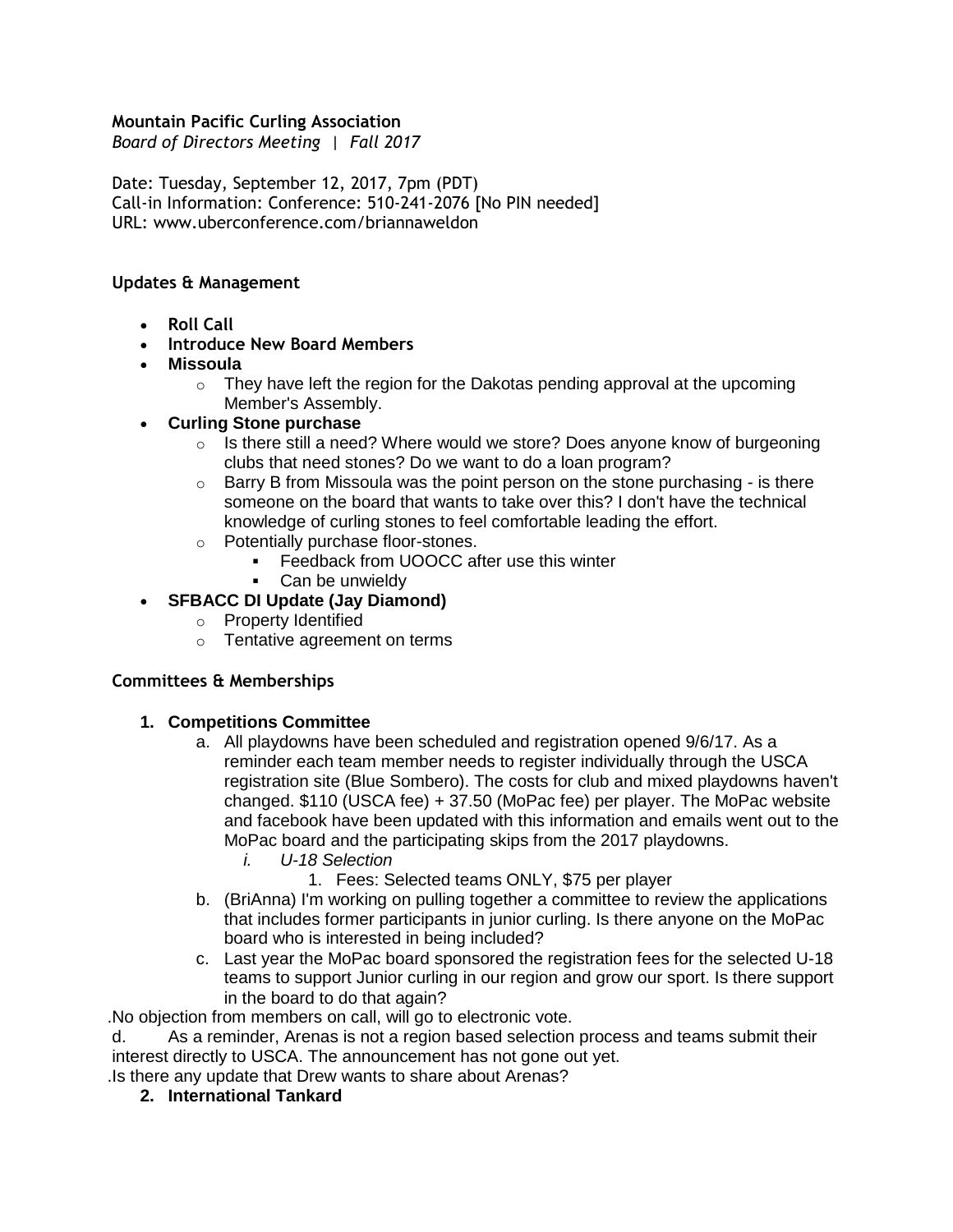. The Washington State Curling Association is hosting the International Tankard this year and it will be held March 23-25, 2018 at Granite Curling Club. Traditionally when it is hosted state-side MoPac contributes to the hosting cost. They are asking for the support of 400\$ (same amount we contributed when Evergreen Hosted.) Is there a motion to contribute 400\$ to the hosting costs of the Tankard? (*Vote Requested*)

.No objection from members on call, will go to electronic vote.

a. Applications: We'll likely complete the application process in January with recipients knowing they've been selected by the end of January.

b. What is the tankard?

.The International Tankard is a legacy event that honors club volunteers by sending them to this event. It is the premier volunteer appreciation and recognition event for MoPac, Washington State Curling Association and Curl BC. The first Tankard occurred in 1962. The hosting duties rotate - 2 years in BC, 1 year in the US. MoPac selected four individuals to attend each year. MoPac pays the registration costs (\$100/person) and honorees are responsible for their own travel costs.

## **3. Pacific International Cup**

. (BriAnna) I am assisting SFBACC with coordinating the California Playdowns since Barry Ivy has retired and the board member assigned is new to planning competitive events. We have two weekends in January we're looking at and hope to have it scheduled [soon].

## **USCA Updates**

- Member assembly at the end of september (9\29-10\1)
- Bylaw change that allows championship procedures to adjust for different events with region requirements
- Olympic Trials on NBC sports
- Curling Night in America in December and January

## **Upcoming Bonspiels**

- **Shared calendar**
	- o **Club Nationals**
		- Registration period: September 6 November 1
		- Men's Playdown: November 30 December 3, 2017 (Evergreen CC)
		- Women's Playdown: December 15-17, 2017 (Evergreen CC)
		- National Tournament: February 8-17, 2018 (Brainerd Lakes Curling Association, Minnesota)
	- o **Mixed Nationals:**
		- Registration Period: September 6 November 29
		- **MoPac Playdown: January 5-7, 2018 (Coyotes CC)**
		- National Tournament: March 23-31, 2018 (Location TBD)
	- o **Under 18 Nationals:**
		- **•** Team Application due 11/15/17
	- o **Arena Nationals: (USCA is governing body)** 
		- **EXEDENT:** May 1-6, 2017 at Utah Olympic Oval Curling Club
	- o **And here is the link to the USCA championship schedule:**  [http://www.teamusa.org/usa-curling/events/championships-microsite/inside](http://www.teamusa.org/usa-curling/events/championships-microsite/inside-the-championships/national-championship-events)[the-championships/national-championship-events](http://www.teamusa.org/usa-curling/events/championships-microsite/inside-the-championships/national-championship-events)
	- o **MOPAC mixed doubles**
		- Evergreen, November 10-12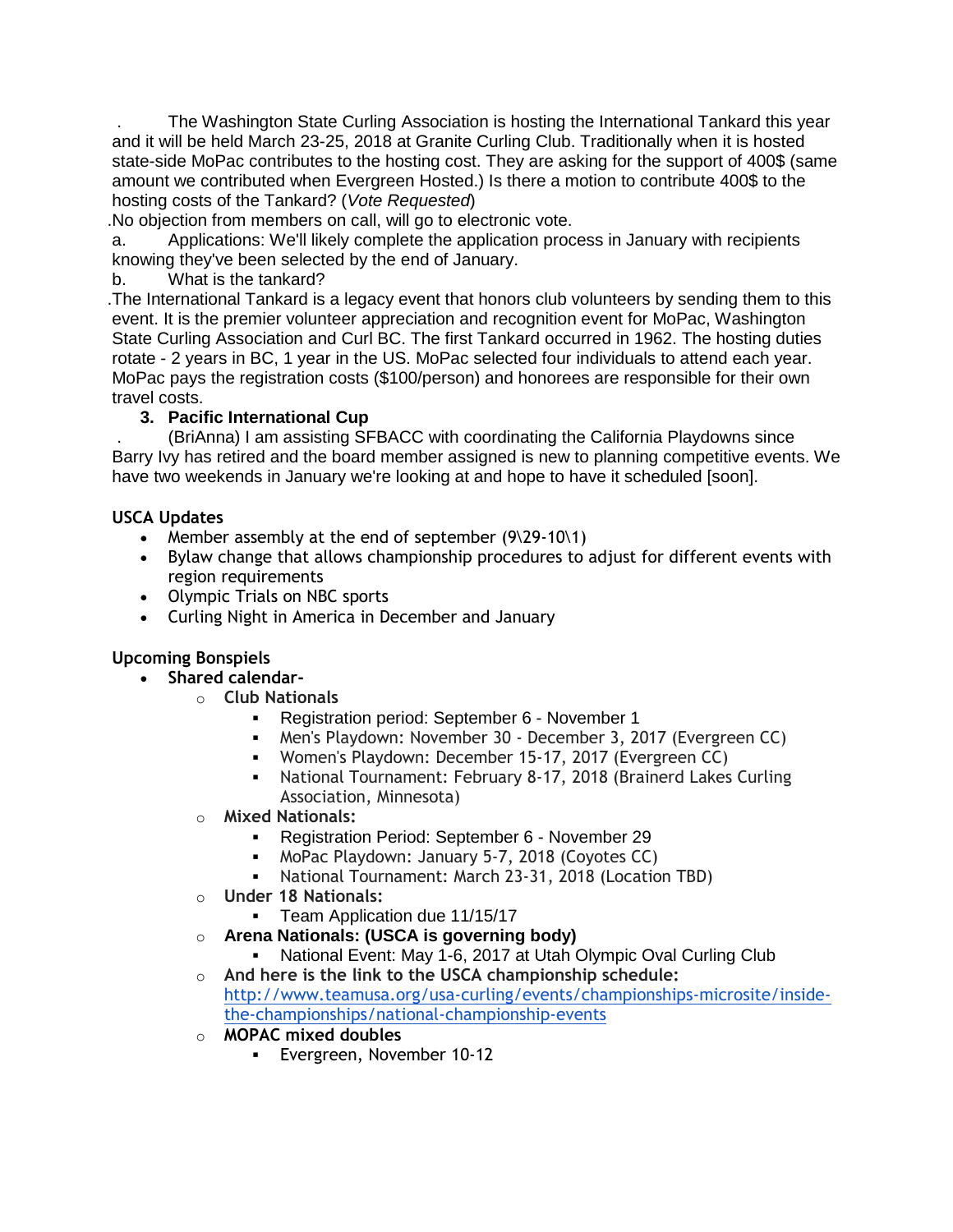### **Board Updates:**

- **What are your club's plans for the Olympics?**
- **Answers to the question, "What can MOPAC do for clubs?"** o Member survey for the entire region
- **Formation of Bylaws Committee**

**Topics for Next Meeting:**

- Member Survey
- Curling stones for the region
- Committee for Tankard
- Potential draft of the budget
- Introduce ourselves on future calls

### **Next meetings/ Save the Date:**

| Winter: Wednesday, December 13, 2017, 7pm PST             | December - 2nd Wednesday |
|-----------------------------------------------------------|--------------------------|
| Spring: Sunday, March 13, 2018, 7pm PST                   | March - 2nd Sunday       |
| Summer: Monday, June 11, 2018 7pm PDT<br>(Annual Meeting) | June - 2nd Monday        |
| Fall: Tuesday, September 11, 2018 7pm PDT                 | September - 2nd Tuesday  |

### **Attendees:**

| Υ | <b>Matt Gamboa</b>   | <b>USCA Representative</b> | matt@hollywoodcurling.org |
|---|----------------------|----------------------------|---------------------------|
| Y | Ron Kloth            | Coyotes CC                 | coyotes@mopacca.org       |
| N | Steph Jensen         | Hollywood CC               | hollywood@mopacca.org     |
| N | John Tryon           | Orange County CC           | occurling@mopacca.org     |
| Y | Jay Diamond          | <b>SFBACC</b>              | sfbacc@mopacca.org        |
| N | <b>Brian Feldman</b> | Wine County CC             | wccc@mopacca.org          |
| Y | Jared Belsher        | Boise CC                   | boise@mopacca.org         |
| Y | Michelle Applebee    | McCall CC                  | mccall@mopacca.org        |
|   |                      |                            |                           |
| Y | <b>Edie Hazard</b>   | Lake Tahoe Epic Curling    | ltec@mopacca.org          |